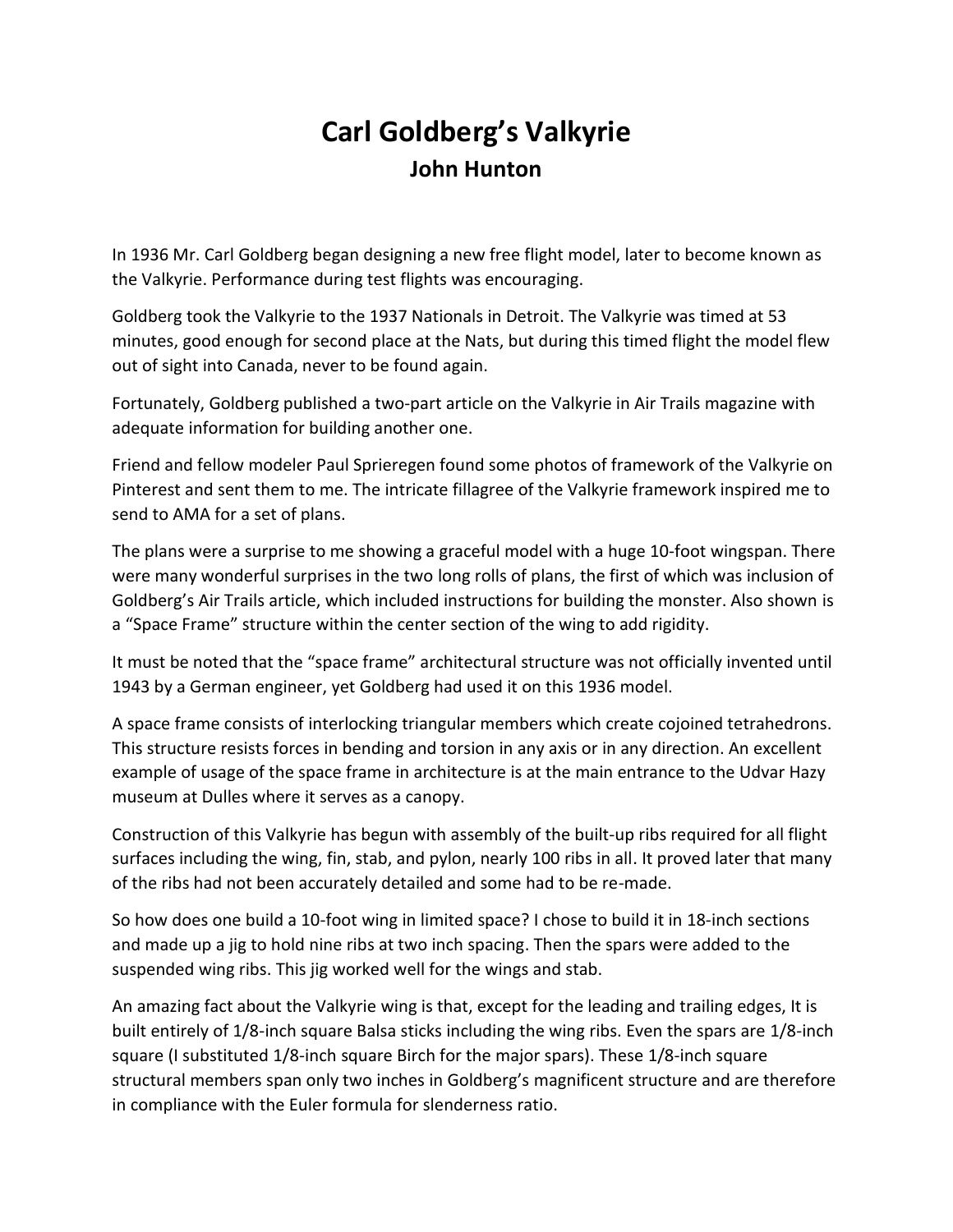So far, all wing and stab sections have been basically built up but not assembled. The problem with completing these sections is how to do the trailing edges. The TE's are curved and my attempts to curve them failed so I will laminate the TE's. The fuselage is built-up on a full length nearly 6-foot-long crutch which has been built.

In searching Ebay for a suitable motor for the project I came upon a couple of used ignition style Atwood Champion motors for very good prices and got both of them. I thought we had to have the smell of gas and castor oil around this model. Both motors are in excellent condition but need to have mufflers adapted. We'll see if retarding or advancing the ignition will serve as throttle control.

These engines are unusual in design. Atwood was a respected designer, contributing to the design of early Cox engines and many of his own. These big Atwood motors have BOTH front and rear crankcase induction. Unique.

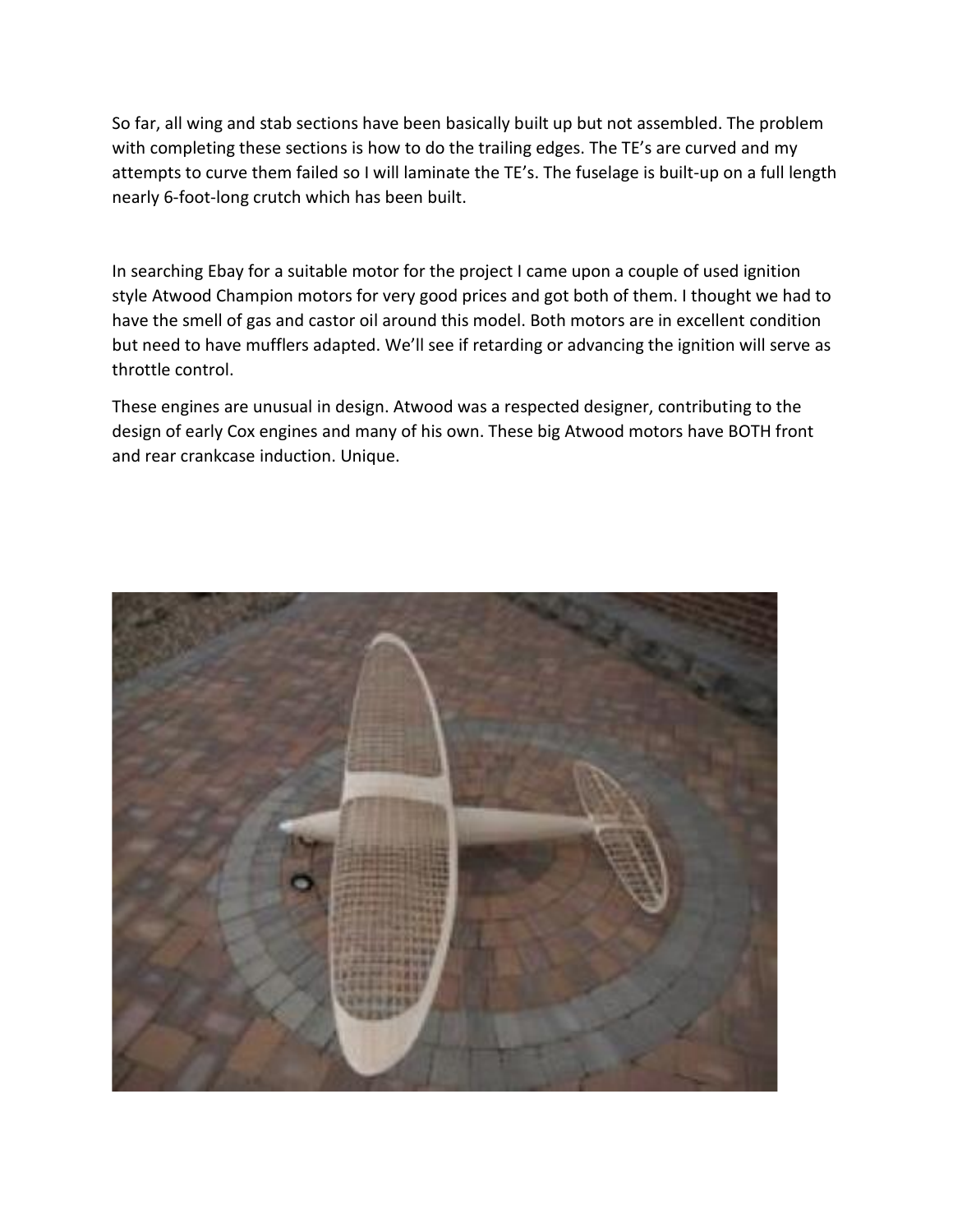